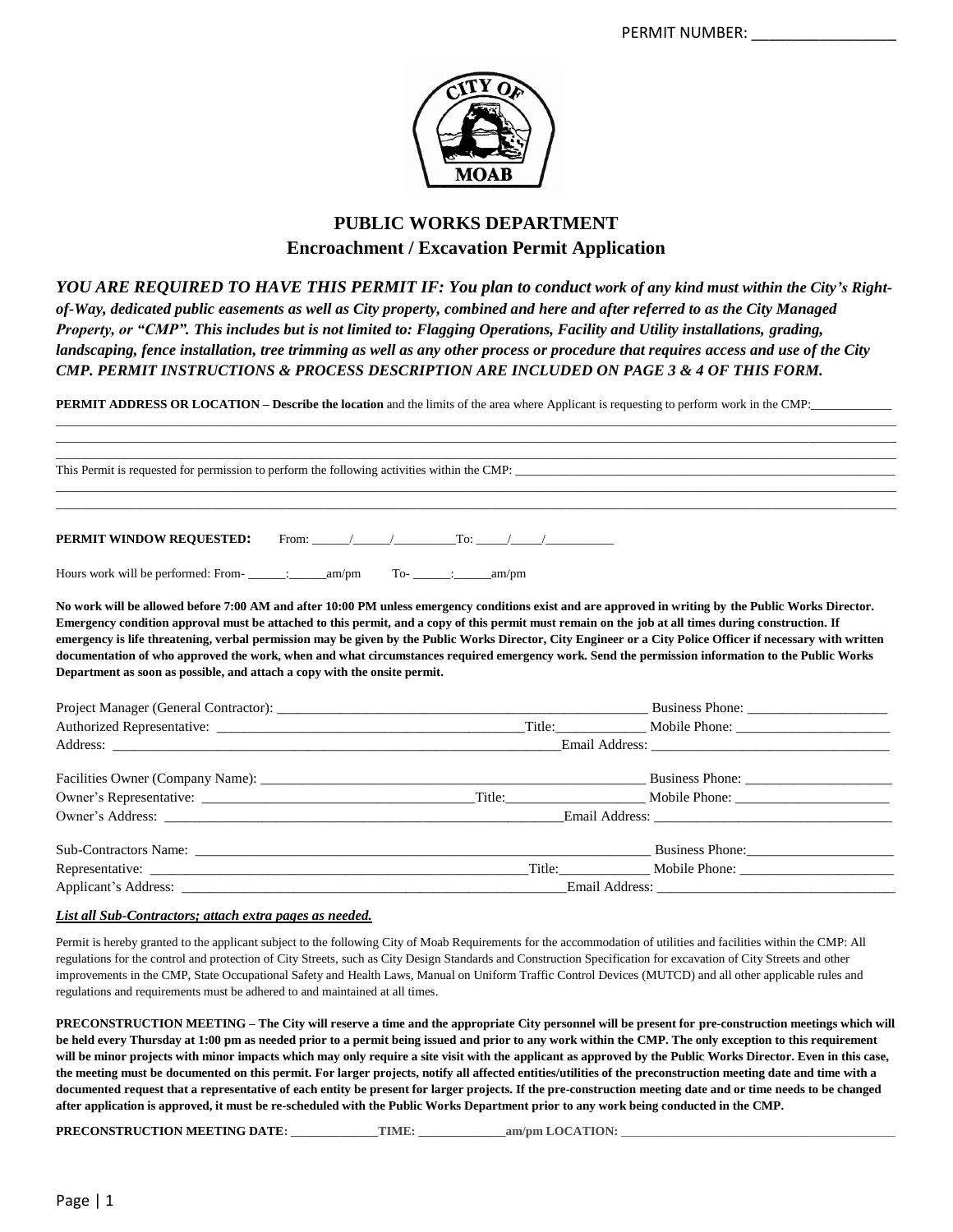#### **TWENTY FOUR HOUR NOTICE IS REQUIRED BEFORE STARTING WORK UNLESS EMERGENCY CONDITIONS EXIST. CALL PUBLIC WORKS DIRECTOR AT (435) 259-7485. ALL UTILITY ADDITIONS AND TRENCHES MUST BE INSPECTED PRIOR TO BACK FILLING. CURB, GUTTER & SIDWALK INSTALLED IN THE CMP MUST BE INSPECTED PRIOR TO POURING OF ANY CONCRETE. ALL IMPROVEMENTS MUST MEET THE CURRENT CITY DESIGN STADARDS AND PUBLIC IMPROVEMENT SPECIFICATIONS.**

**(The information in this box is to be completed by Public Works Director or his/her designated representative)**

|              | <b>REQUIREMENTS CHECKLIST</b>          | <b>Submitted</b> |   |                                   | <b>Submitted</b>                                                                                                      |
|--------------|----------------------------------------|------------------|---|-----------------------------------|-----------------------------------------------------------------------------------------------------------------------|
|              | SITE PLAN <sup>*</sup>                 |                  | п | <b>PUBLIC WORKS INSPECTIONS</b>   |                                                                                                                       |
|              | <b>TRAFFIC CONTROL PLAN</b>            |                  |   | <b>HOLD HARMLESS FORM*</b>        |                                                                                                                       |
|              | <b>EXCAVATION PLAN</b>                 |                  |   | <b>CERTIFICATE OF INSURANCE</b>   | $\mathcal{L}^{\mathcal{L}}(\mathcal{L}^{\mathcal{L}})$ , where $\mathcal{L}^{\mathcal{L}}(\mathcal{L}^{\mathcal{L}})$ |
|              | (INCLUDE DIMENSIONS)                   |                  |   | PERMIT BOND                       |                                                                                                                       |
|              | <b>CLEANUP &amp; RESTORATION PLAN*</b> |                  |   | PERFORMANCE BOND                  |                                                                                                                       |
|              | MATERIAL QUALITY/QUANTITY              |                  |   | ENCROACHMENT AGREEMENT            |                                                                                                                       |
|              | <b>BACKFILL PROCEDURES</b>             |                  |   | PUBLIC NOTIFICATION               |                                                                                                                       |
|              | STORM WATER MITIGATION PLAN            |                  |   | UTILITIES/ENTITIES NOTIFICATION   |                                                                                                                       |
| $\mathbf{L}$ | <b>COMPACTION REQUIREMENTS</b>         |                  | П | <b>EMERGENCY, FIRE AND SAFETY</b> |                                                                                                                       |
|              | ROADWAY PATCHING & CG & S              |                  |   | <b>ISSUES ADDRESSED</b>           |                                                                                                                       |
|              |                                        |                  |   |                                   |                                                                                                                       |
|              |                                        |                  |   |                                   |                                                                                                                       |

 *ALL ITEMS THAT HAVE A CHECK IN THE BOX ARE REQUIRED, AND MUST BE SUBMITTED AND APPROVED PRIOR TO ANY WORK TAKING PLACE IN THE CMP, WITH THE EXCEPTION OF ITEMS THAT ARE COMPLETED DURING THE PROCESS OF THE PROJECT. BOXES THAT HAVE NOT BEEN CHECKED ARE NOT REQUIRED FOR YOUR PERMIT TO BE APPROVED.*

#### **SPECIAL LIMITATIONS:**

**\*This Permit and/or agreement, provides the Applicant City's approval only**. You are responsible for obtaining clearance from all other applicable Governing Bodies, Service Districts as well as affected property owners, encompassed within your project area.

#### **\*All road closures must be conducted according to MUTCD rules and guidelines and the approved traffic control plan including certified flaggers during the entire closure period.**

#### \***Other permits may be required by the City and other entities depending on location and conditions of the project area.**

I the applicant agree that once the permitted work begins, I will diligently pursue the completion of the work in the CMP and in associated work zones. All work shall be completed and all disturbed surfaces or objects will be restored on or before the end of window date above. Project area will be cleaned up, barricaded, and taped off to identify the work zone in order to protect the public from job hazards at the end of each work day. In the event work is commenced under the permit and the applicant fails or refuses to restore the streets or any other improvements within the CMP to their preconstruction condition or better, the City may, at its election, correct any deficiencies or otherwise complete the work at the expense of the Applicant. Upon receipt of an invoice of the cost incurred by the City, Applicant shall agree to immediately pay the amount due. If action is required to be filed in court to collect the amount due, the applicant shall be liable for the City's cost and fees, including any and all attorney's fees.

By applying for, and the City issuing this Permit, the Applicant agrees to comply with all instructions, conditions, requirements, and regulations of the City of Moab with respect to performance of the work described in the Permit. Applicant will properly control and warn the public of said work within the CMP and work zones to prevent any accidents. Applicant shall defend, indemnify and hold the City harmless from all damages or claims, including attorney's fees arising out of any and all actions performed under this permit by applicant, and their employees, agents, or contractors, including failure to comply with the terms and conditions in this permit. Applicant shall be required to pay for all required City inspection fees. Applicant shall not perform any work in the CMP beyond the area indicated on this Permit.

If Applicant fails to comply with the City's regulations, specifications, or instructions pertinent to this Permit, the Public Works Director, City Engineer or their duly authorized representative, may by verbal order, suspend the work until the violation is corrected. If applicant fails or refuses to promptly comply, the Public Works Director, City Engineer or their authorized representative may issue a written order stopping all or any part of the work. When satisfactory corrective action is taken, an order permitting resumption of work may be issued.

*By carrying out the activities allowed under this permit, I, the applicant, understand that all provisions, limitations and restrictions of the permit and any related attachments must be strictly adhered to. I also understand and agree to all penalties for failing to comply with all aspects of this permit. I further understand that I am required to review and understand this permit in its entirety including all applicable attachments.*

| Applicant's Authorized Representative:     | Date: |                |
|--------------------------------------------|-------|----------------|
| Approved by (Public Works Representative): | Date: | <b>PERMIT#</b> |
| <b>Permitted Work Completed:</b>           | Date: |                |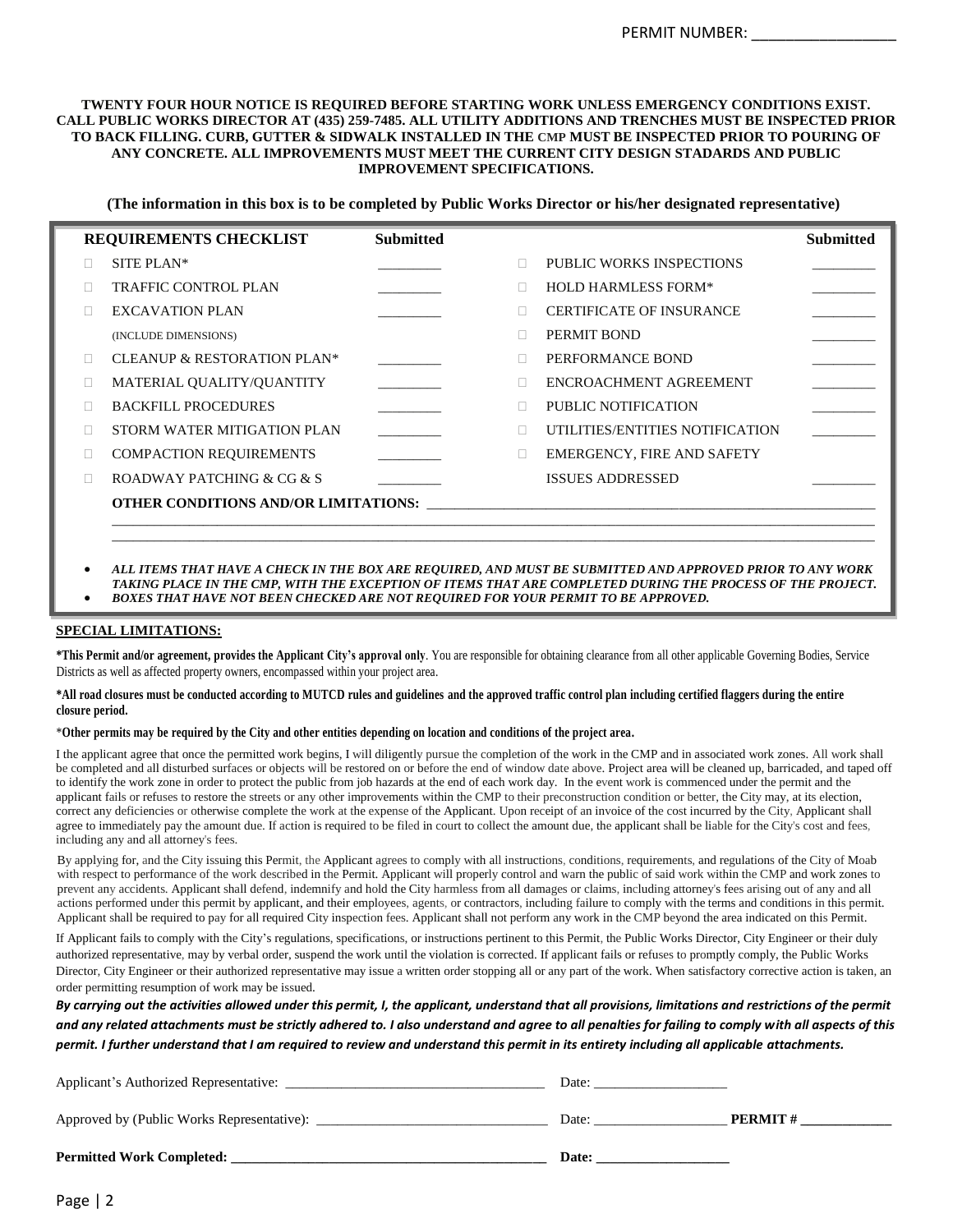# **ENCROACHMENT/EXCAVATION PERMIT INSTRUCTIONS**

# **PERMIT PROCESS:**

- **1- Fill in the requested information on page 1 of the permit.**
- **2- Submit Application to the City Public Works Department, who will go through and check the items on the list in the box on page 2 that must be provided in order for the permit to be approved.**
- **3- The City will return page 2 of the Encroachment/Excavation Permit Form to the applicant who, will then acquire the information requested in the Permit REQUIREMENTS CHECKLIST box as identified on page 2 (Item required if Box is Checked.**
- **4- Instructions for required information in the Checklist are provided below. If there is a need for more thorough information or additional requirements, they will be added on page 2 under OTHER CONDITIONS AND/OR LIMITATIONS.**
- **5- Applicant will return all required information to the Public Works Department**
- **6- Public Works Department will determine if the information submitted by the Applicant is complete and that the necessary issues have been addressed.**
- **7- If everything is in order, the Public Works Director will sign the permit and issue a PERMIT NUMBER. Once the permit is signed and a Permit number is issued, the work described on the permit is authorized and Applicant can begin in the CMP.**
- **8- Some of the information required by the permit cannot be submitted until the permitted work is complete, such as compaction, site restoration, asphalt patching, etc. When the work has progressed and the information is available it is to be submitted to the Public Works Department. All required information must be provided before permit will be closed out.**
- **9- Once the work is complete and all required information in the permit has been submitted to the Public Works Department, the permit will be signed and the permit will be considered as closed out.**

## **CHECKLIST INSTRUCTIONS:**

**SITE PLAN –** This plan should provide all information typically required in a project site plan. The plan must include the location of the work needing to be done, all area that may be impacted by the requested work, sufficient information for identifying all of the area and work requested in the CMP.

**TRAFFIC CONTROL PLAN –** This submittal is required whenever vehicle, bicycle and pedestrian traffic facilities are present in the project. The plan must cover how vehicles, pedestrians and bicycles may safely navigate past the permitted work area. Applicant must provide all signage, flagging, and other traffic control devices as required by this permit.

**EXCAVATION PLAN –** Provide Dimensions of proposed trench or depth of bore, and show what and how the lines will be installed. If other facilities are a potential conflict, indicate how you are going to protect and route the proposed facilities to avoid the conflict.

**CLEANUP AND RESTORATION PLAN –** All new construction projects required to restore affected areas to preconstruction condition or better prior to your project's commencement. Discuss how you intend to accomplish this requirement.

Page | 3